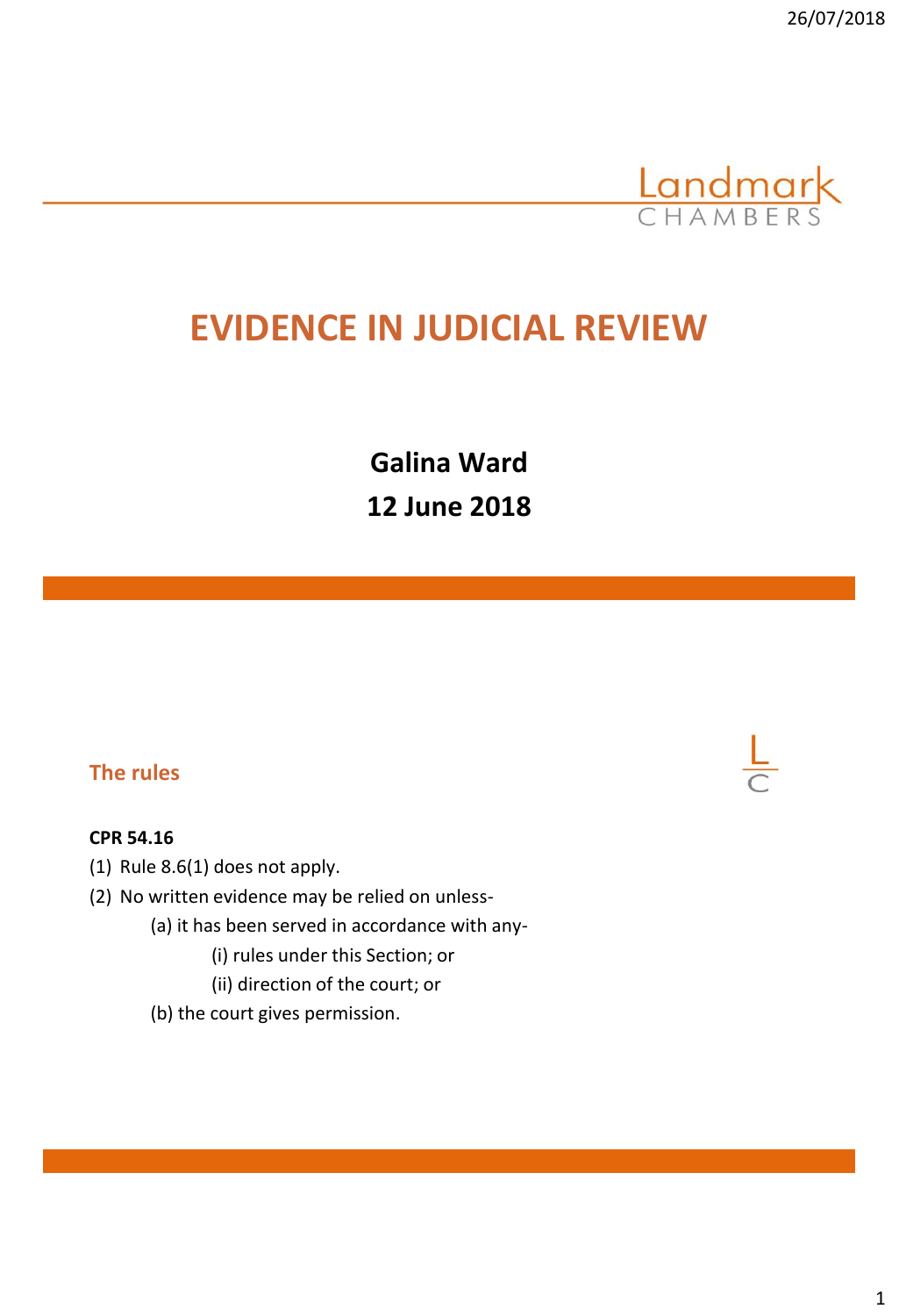## **Claimant's evidence with claim form**

**CPR 54.6(2)** The claim form must be accompanied by the documents required by Practice Direction 54A.

**PD 54A para 5.6** The claim form must include or be accompanied by- …(2) a statement of the facts relied on; **para 5.7** In addition, the claim form must be accompanied by- (1) any written evidence in support of the claim…

## **Defendant's evidence: not required until DGs**

#### **CPR 54.14**

(1) A defendant and any other person served with the claim form who wishes to contest the claim or support it on additional grounds must file and serve-

(a) detailed grounds for contesting the claim or supporting it on additional grounds; and

(b) any written evidence,

within 35 days after service of the order giving permission.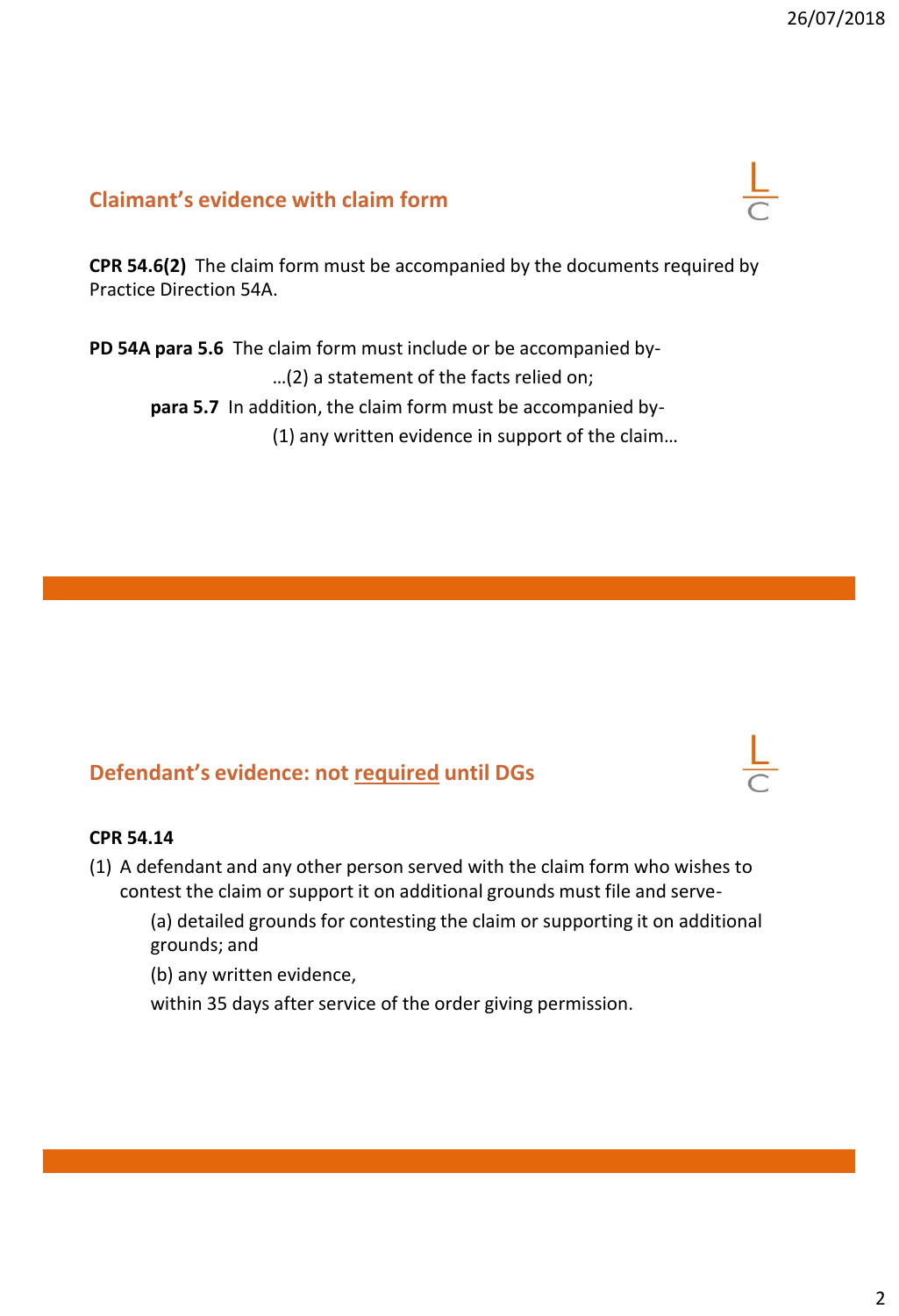## **Purpose of Claimant's evidence**



"…too many cases in which applicants for leave or their advisers – particularly in cases depending on article 8 outside the Rules – devote their energies to setting out extracts from the case-law rather than to demonstrating a compelling case based on the details of the applicant's particular circumstances…"

Parveen v SSHD [2018] EWCA Civ 932 per Underhill LJ §30

## **Purpose of Defendant's evidence**

- Explain the decision
- Exhibit relevant documents
- Give reasons
- Justify interference with human rights/departure from legitimate expectation